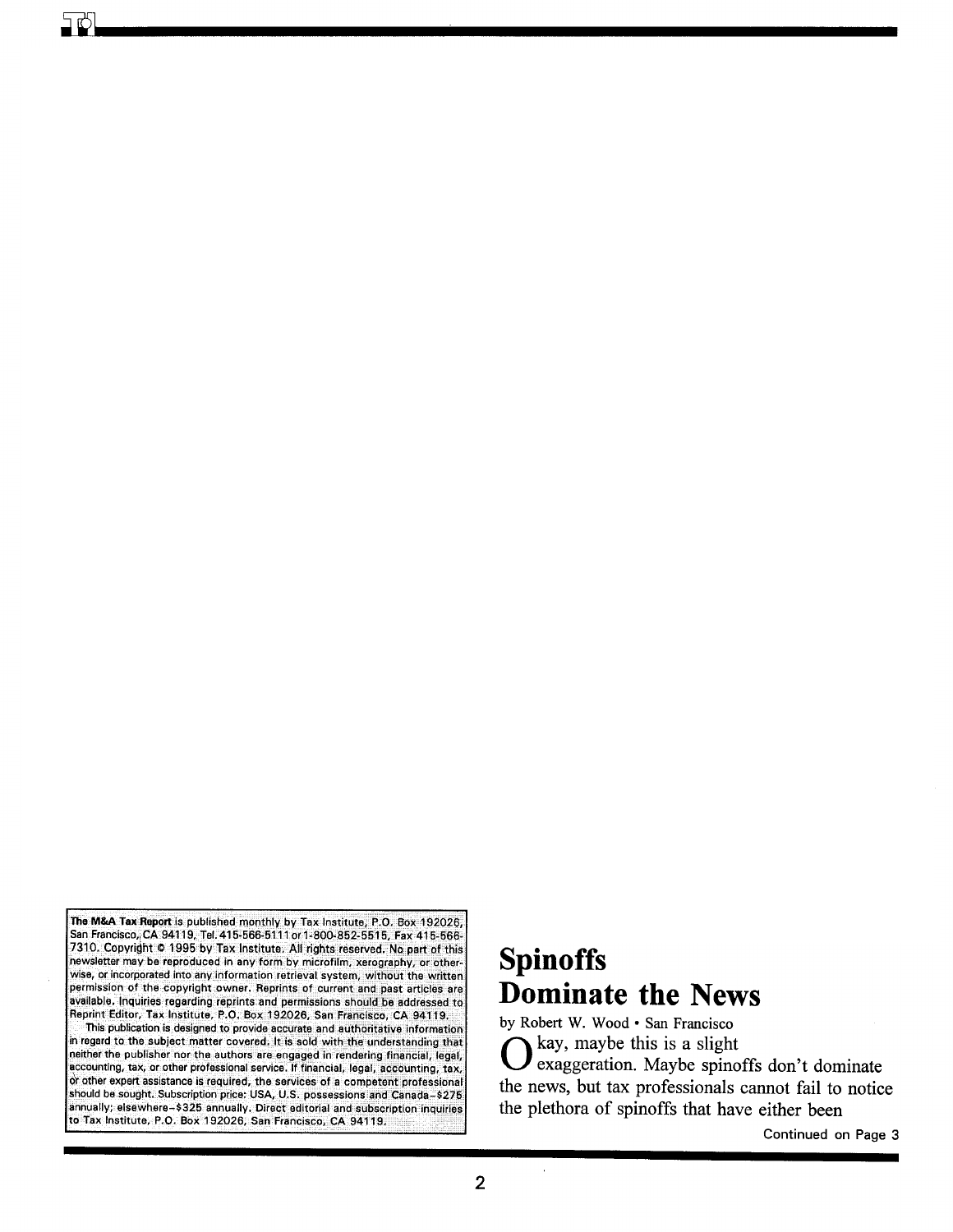## **SPINOFFS DOMINATE** Continued from Page 2

announced or consummated recently. At the risk of filling these pages yet again with how many spinoffs are being done, let's start with a few examples lest anyone think I'm kidding.

## **By the Grace of ...**

First, W.R. Grace and Co. early on leaned toward a spinoff of its national medical division rather than a sale. Why? Tax considerations, what else. The sale of this unit would generate, by some estimates, a capital gains tax to W.R. Grace between \$850 million and \$1 billion. A spinoff to shareholders? Tax-free. See "Grace is Leaning Toward Spinoff of Dialysis Unit," *Wall Street Journal,* June 5, 1995, p. A5. W.R. Grace would have to distribute at least 80% of the stock of that national medical division to its shareholders. The shareholders would receive shares of what would be a new publicly traded company. W.R. Grace could remain a shareholder, of course, but would obviously have relinquished control by virtue of the 80% plus distribution. Of course, a ruling from the IRS would be far easier to achieve if W.R. Grace would distribute all of the stock, not retaining any interest in the newly spunoff company.

Indeed, after some discussion, the Grace directors voted recently to the spinoff plan. See "W.R. Grace Directors Agree to Spinoff of National Medical to Grace Holders," *Wall Street Journal,* June 15, 1995, p. A4. The spinoff is expected to occur in the fourth quarter. The announcement came as a formal rejection of two other bids that had been made for National Medical, the country's largest kidneydialysis provider.

The speculation about Grace was rampant, with many articles noting not only the likelihood of the spin, but also the rather demonstrable tax advantages. See "Grace Board is Expected to Back Spinoff of National Medical Unit Over Two Bids," *Wall Street Journal,* June 14, 1995, p. A5. The W.R. Grace transaction is perhaps one of the best in recent memory to illustrate the manner in which a spinoff can not only achieve tax advantages, but also be used in defense of miscellaneous buyout and/or merger proposals.

In the case of W.R. Grace, Dr. Constantine Hampers had made a buyout bid for Grace's National Medical Unit, which the spinoff obviously contradicts. Likewise, the spin announcement contradicts a recent merger proposal by three leveraged buy-out groups. They had intended to merge National Medical with another dialysis entity, Vivra, Inc., plus put in new cash. That plan may not be entirely killed, since it is conceivable that National Medical and Vivra could merge after the spin.

In any case, apart from the obvious tax implications-which the W.R. Grace situation frustrates rather neatly-the takeover reaction and strategic planning potential for a spinoff is well underscored. The valuation question will obviously be debated by investment bankers and brokers. To use the reverse of the traditional "2+2=5" synergy, the question is whether dividing Grace into two pieces would make Grace's stock (now trading between \$60 and \$65 a share) worth more like \$70 or \$80 on a combined basis. Time will tell, of course. (To go back to my trite "2+2=5" formula, have you *ever* heard someone say "2+2=3"?)

## **Sears Spins Allstate**

In a transaction that has been kicking around for several years, Sears Roebuck & Co. announced that its Board had given final approval to the spinoff of its 80.3% stake in Allstate Corp. See "Sears Directors Give Approval to Spinoff of Stake in Allstate," *Wall Street Journal,* June 21, 1995, p. A14. The announcement in late June called for the tax-free stock dividend to go out to holders as of June 30, which should already have happened by the time *M&A Tax Report* readers receive this issue.

Sears may be one of the major users of the spinoff device, having spun off a number of businesses over the past few years. Recall that back in 1992, Sears geared up for an initial public offering of 20% of its Dean Witter, Discover & Co. and Allstate units. As readers will remember, Sears later spun off its remaining holdings in Dean Witter. (See Wood, "Sears' Spinoff: In the Land of the Giants," Vol. 1, No.4 *M&A Tax Rep't* (Nov. 1992), p. 1.)

## **Travelers Group Spins Health Insurance**

In another shedding of skins, Travelers Group has announced that it will spinoff a small health

Continued on Page 4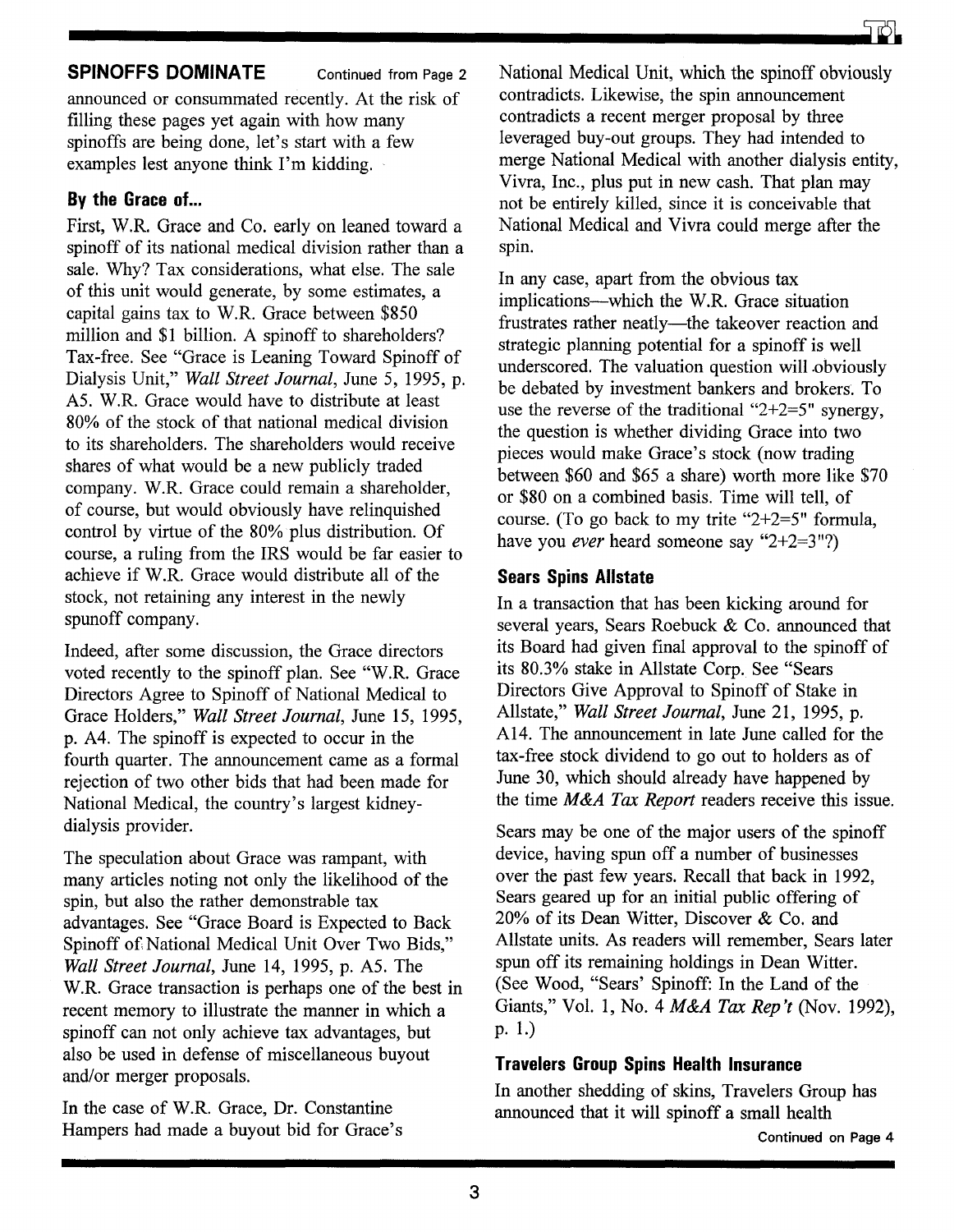#### **SPINOFFS DOMINATE** Continued from Page 3

insurance unit worth about \$250 million to its shareholders. See "Travelers Group Says It Plans to Spin Off Health Insurance Unit," *Wall Street Journal*, June 13, 1995, p. A11. The spin plan calls for Travelers to distribute out the stock, but also to bring in an outside investor group that could ultimately end up owning just under 50% of the insurance unit. The insurance unit is called Transport Holdings. Common shareholders of the Travelers are expected to receive a total of 1.6 million shares in Transport Holdings, being one share of Transport Holdings stock for every 200 Travelers shares they own. The Transport Holdings stock is expected to be listed on the NASDAQ stock market.

#### **ITT, Too**

In yet another June statement, ITT was discussing a split of its businesses into its three major product and services areas. The three broad areas involved insurance, manufacturing and hotels and gambling. See "ITT's Board Meets to Discuss Splitting Company into 3 Parts," *Wall Street Journal,* June 13, 1995, p. B2.

The plan was expected to be approved at the Board meeting on June 12, 1995, following ITT's more than year long study of splitting the company into various chunks. Analysts have been rubbing their hands over the likely valuation of the business split into its three constituent parts (remember,  $100\div 3$ and then added together might well equal 150!)

True to form, the split was announced thereafter, with the cute and James Bond-ish name announced of "Operation Hat Trick." See "ITT to Split Into 3 Companies; Araskog to Head Hotel/Casino Business," *Wall Street Journal,* June 14, 1995, p. A3. So-called Operation Hat Trick will produce three companies, designated as ITT Industries, Inc. (ITT's automotive parts, defense and electronics, and fluid technologies businesses); ITT Hartford (insurance businesses now operated by ITSS); and what is meant to be the "new and improved" ITT Corp., made up of Caesar's World, ITT's 50% interest in Madison Square Garden, and of course the ITT Sheraton and Ciga Hotels.

True to form, notwithstanding a nice jump in ITT's stock price on the announcement to approximately

\$115 a share, analysts are predicting that the ITT business post-"Hat Trick" could be worth as much as \$140 a share.

What about getting the ruling from the IRS? Obviously, this is an enormous transaction. According to public reports, as one would expect, management claims the ruling will surely be issued. Current ITT Chairman Rand.V. Araskog reports he is "99.9% confident" that the IRS will rule favorably. See "ITT to Split Into 3 Companies; Araskog to Head Hotel/Casino Business," *Wall Street Journal,* June 14, 1995, page A3, at p. A5.

## **Sprint May Shed Cellular Line**

One day after the formal ITT announcement, Sprint Corp. is said to be pursuing a possible spinoff valued at several billion dollars of its cellular businesses. See "Sprint May Sell or Spin Off Burgeoning Cellular Line," *Wall Street Journal,*  June 15, 1995, p. A3. Not surprisingly, Sprint's CFO, Arthur Krause, has suggested that a spinoff might be much more attractive than a sale because of the hefty capital gains tax that would be levied on a sale of the cellular line. Id. Of course, a formal announcement of a spinoff is far from certain, notwithstanding the fact that the spinoff would be considerably less expensive than a sale.

## **Eli Lilly, Too**

Finally, Eli Lilly  $&$  Co. has announced that Guidant Corp. (which makes medical devices) filed a registration statement with the SEC describing the plans for the splitoff of the remaining equity interest in Guidant held by Lilly. See "Eli Lilly Says Guidant Filed SEC Statement on Plans for Split-Off," *Wall Street Journal,* June 7, 1995, p. C11. In January of 1994, Eli Lilly announced that it would separate the medical device businesses it ran from what it viewed as its core business, pharmaceuticals. Guidant Corp. was formed in June of 1994 as a result. Thus, the current announcement represents the final leg of the split.

The Lilly/Guidant transaction, of course, was a splitoff rather than a spinoff. (For discussion of spinoffs vs. splitoffs, see Wood and Willens, "To Spin or Split: It's All In the Name?" *M&A Tax Rep't,* Vol. 3, No.6 (January 1995), p. 6.) A splitoff may be seen as having advantages over a

Continued on Page 5